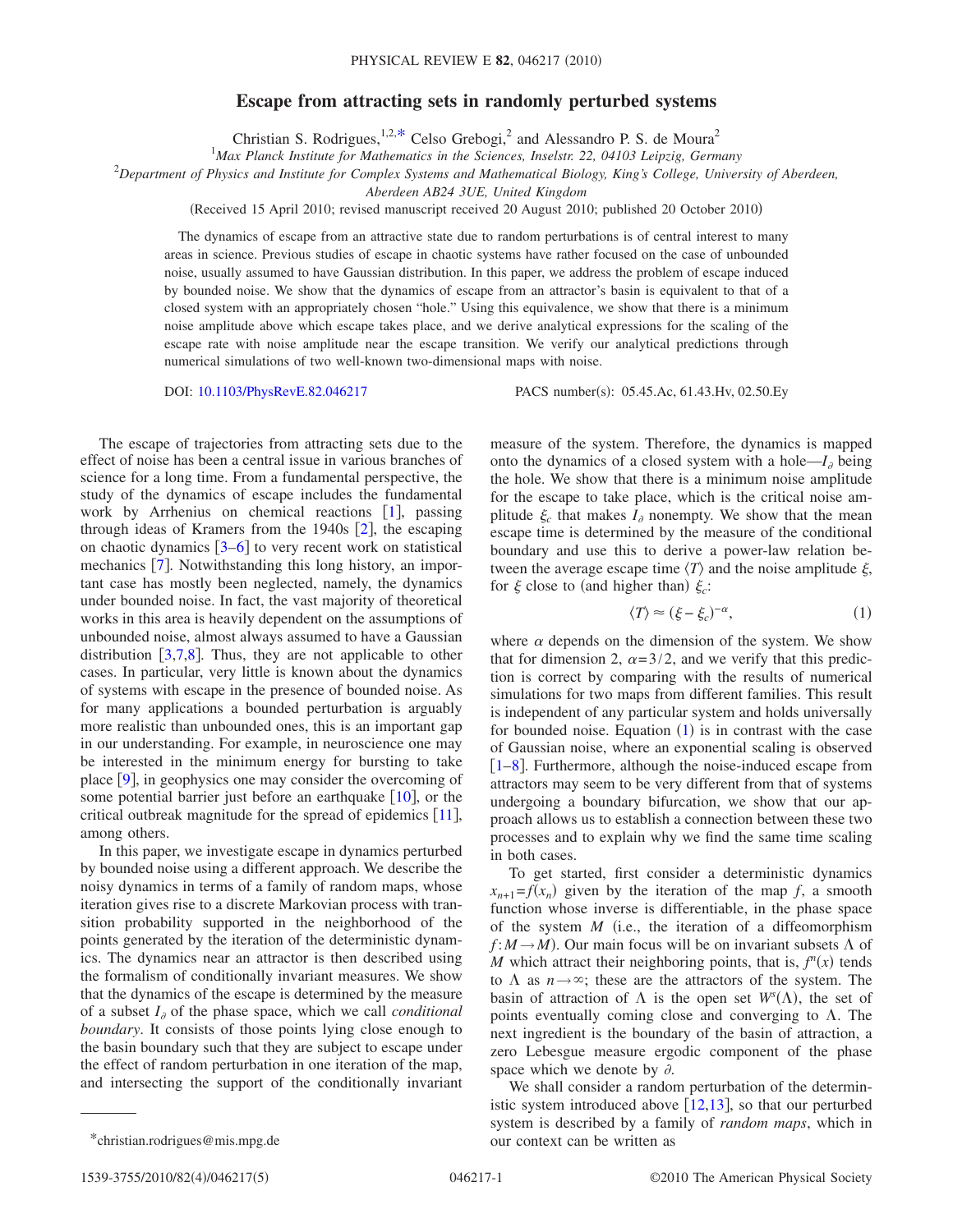<span id="page-1-0"></span>

FIG. 1. (a) Illustrative picture of the perturbed dynamics with amplitude of noise  $\|\varepsilon_j\| < \xi$ . (b) A basin of attraction  $W^s(\Lambda)$  and its basin boundary  $\partial$  (dashed line). We illustrate that the iteration  $z \mapsto f(z)$  from the point *z* initially in  $W<sup>s</sup>(\Lambda)$  brings the orbit within a distance  $\xi$  from the boundary. Therefore, the random perturbation applied to  $f(z)$  with some  $||\varepsilon|| < \xi$  could push the random orbit outside the basin. On the other hand, for the point  $x \in W<sup>s</sup>(\Lambda)$  the iteration  $x \mapsto f(x)$  brings it farther than the maximum perturbation  $\xi$ away from the boundary  $\partial$ . Therefore, in our illustration  $z \in \tilde{I}_{\partial}$ , but  $x \notin \widetilde{I}_{\partial}$ .

$$
F(x_j) = f(x_j) + \varepsilon_j,\tag{2}
$$

with  $\|\varepsilon_i\| \leq \xi$ , where  $\varepsilon_i$  is the vector of random noise added to the deterministic dynamics at the iteration *j*, and  $\xi$  is its maximum amplitude. In this way, *F* is a continuous application  $[14]$  $[14]$  $[14]$ . We illustrate this in Fig.  $1(a)$  $1(a)$ . As it is shown in the picture, the perturbed dynamics can be thought as follows. Imagine that we iterate the point  $x_i$  by the deterministic system *f*. Then, let say that at the moment that we take  $f(x_j)$  to evolve our dynamics again, we make a small error given to our limited precision. Nevertheless, we can assure that the error is always less than  $\xi$ . Then we ask whether the attractors for the system with no error are still attractors when a small error is considered. If so, how large can our error be such that the attractors will still be preserved? Above this threshold, how does the escape of orbits scale? These natural extensions of deterministic processes are exactly the sort of problems we shall be interested in.

From the probabilistic perspective, the idea of orbits converging to some attractor is represented by the concept of physical [or Sinai-Ruelle-Bowen (SRB)] measures [[13](#page-4-10)[,15](#page-4-12)]. Suppose initially that we compute the time average,  $\frac{1}{n} \sum_{j=0}^{n-1} f^j(x)$ , along the orbit for a given initial condition as *n* evolves. This quantity, the time average, is expected to converge to some invariant value as the orbit approaches the attractor. If we extend it for a large number of initial conditions, then the time averages that we compute along different orbits are also expected to converge to an invariant value as these orbits approach the attractor. It turns out that such value defines the so-called SRB measure, which characterizes the attractor. The set of initial conditions that we chose for computing such time averages along the orbits is exactly what we call the *basin of the measure*, which we represent by

 $\mathcal{B}(\mu)$ . Since we want to statistically characterize the behavior of the attractor, it is desirable for the set of initial conditions for which we compute such time averages to have positive Lebesgue measure. That is, there is a non-negligible number of initial conditions whose time averages along the orbits converge to such invariant quantity and thus characterize the attractor. Therefore, we say that a measure is physical if its basin has positive Lebesgue measure. More precisely, the basin  $B(\mu)$  of such measure is the set of points whose time averages along the orbits weakly converge to the space average,  $\lim_{n \to \infty} \frac{1}{n} \sum_{j=0}^{n-1} \varphi(f^j(x)) = \int \varphi d\mu$ , where  $\varphi$  represents our measurements of an observable  $[16]$  $[16]$  $[16]$ . Here, a physical measure of a set  $A \subset M$  is an invariant ergodic probability measure  $\mu$  supported on  $A$ . Therefore, such measures are closely related to the so-called *natural* measures. Note that as a consequence of the Birkhoff's ergodic theorem,

$$
\mu(\mathcal{B}(\mu)) = 1. \tag{3}
$$

<span id="page-1-1"></span>In other words, Eq.  $(3)$  $(3)$  $(3)$  just says that we are normalizing such measure on the total set of initial conditions whose time averages converge to the invariant one. For most known cases the basin of the physical measures supported on the attractors coincides with the basins of the attractors  $[13]$  $[13]$  $[13]$ , so we assume here that  $W^s(\Lambda) = \mathcal{B}(\mu)$ . This is known as the *basin property*.

Despite the complications introduced by the presence of noise in the dynamics, for continuous random maps with small amplitude of perturbation an invariant probability measure is guaranteed to exist. This is due to the *Krylov-Bogolubov theorem* [[17](#page-4-14)], which ensures that every continuous application in a compact measurable space has an invariant probability measure. For randomly perturbed systems, we expect that the perturbed orbit will densely fill up the neighborhood of the attractor. This property is called *random transitivity*  $\lceil 12 \rceil$  $\lceil 12 \rceil$  $\lceil 12 \rceil$ , and under general conditions it can be shown that these measures are ergodic  $\lceil 12 \rceil$  $\lceil 12 \rceil$  $\lceil 12 \rceil$ . As an example, we can think of an attractive fixed point for a deterministic system and the perturbed version of that system. In the perturbed dynamics, there is a density of probability around the fixed point. When we increase the amplitude of the noise, the density of probability becomes more spread around the original fixed point. Conversely, decreasing the amplitude of noise, the support of the invariant measure tends to the point attractor.

Now consider a subset  $\tilde{I}_{\theta}$  of the phase space neighboring the basin boundary, defined by the set of points *x* whose  $f(x)$ is within a distance  $\xi$  from some point in the boundary  $\partial$ ,

$$
\widetilde{I}_{\partial} = \{ x \in M; B(f(x), \xi) \cap \partial \neq \emptyset \},\tag{4}
$$

where  $B(f(x), \xi)$  is the ball of radio  $\xi$  around  $f(x)$ . This is illustrated in Fig.  $1(b)$  $1(b)$ . In addition to being close enough to the boundary, another important condition for the escaping process to take place is that the intersection of the support of the invariant physical measure of the system under stochastic perturbation, supp  $\mu_{\xi}$ , overlaps the set  $\tilde{I}_{\theta}$ . That is, the density of probability around the attractor needs to be spread over a region close enough to the boundary. We thus define the set  $I_{\partial}$  by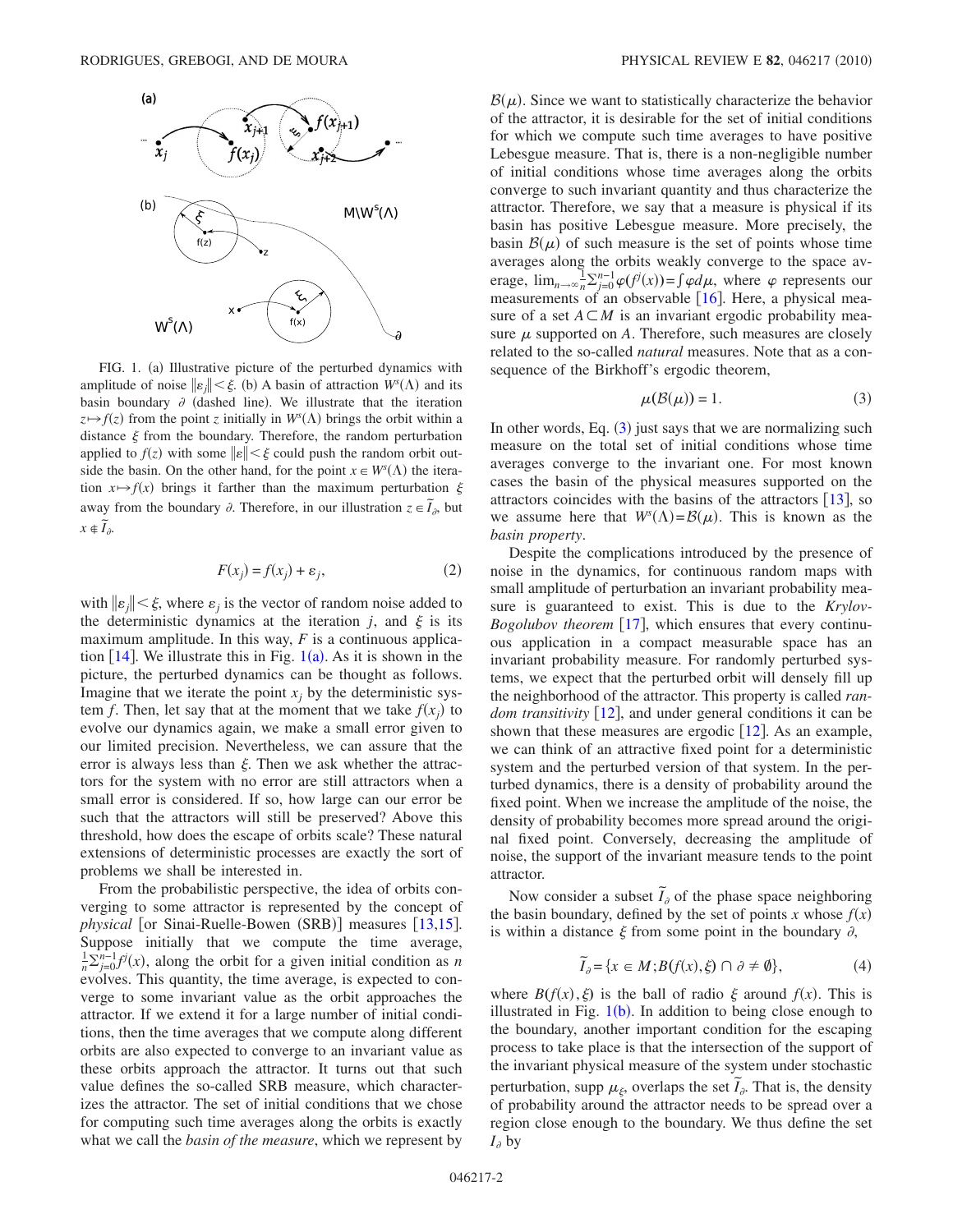$$
I_{\partial} = \widetilde{I}_{\partial} \cap \text{ supp } \mu_{\xi}. \tag{5}
$$

Because the noise is bounded, for very small noise amplitudes  $I_{\partial} = \emptyset$ . But as the amplitude of the noise is increased, we expect that for a certain critical amplitude  $\xi = \xi_c$ , we have  $I_{\partial} \neq \emptyset$ , and escape takes place for any  $\xi > \xi_c$ . We call  $I_{\partial}$  the conditional boundary. The importance of  $I_{\partial}(\xi)$  stems from the fact that it represents the set of points in which one iteration of the map *f* can potentially send close enough to the boundary  $\partial$ , such that a random perturbation with amplitude  $\xi$  may send them out of the basin of attraction. The dynamics of escape is thus governed by this set, and it can be understood as a hole which sucks orbits from the basin if they land on it.

Due to property ([3](#page-1-1)), we have that  $I_{\partial} \neq \emptyset$  for  $\xi > \xi_c$ , and thus  $\mu(I_{\partial}) > 0$ . We can therefore think of the system with  $\xi > \xi_c$  as a closed system with a hole (or leak) [[18](#page-4-15)], where  $I_{\partial}$ plays the role of the hole. The idea of a system with a hole have been used in different context before, for example  $\lceil 18 \rceil$  $\lceil 18 \rceil$  $\lceil 18 \rceil$ . Furthermore, note that the measure  $\mu(I_{\partial})$  is not in fact invariant because of the loss caused by escape. However, it is possible to describe such escape problem in terms of *conditionally invariant measure*  $[18,19]$  $[18,19]$  $[18,19]$  $[18,19]$ . We say that a probability measure  $\mu_c$  is *conditionally invariant* with respect to *F* if

$$
\frac{\mu_c(F^{-1}(X))}{\mu_c(F^{-1}(A))} = \mu_c(X),\tag{6}
$$

for every measurable subset  $X \subseteq A$ , where  $A \subseteq M$  is a noninvariant region of the phase space *M*. The conditional measure is defined in a way that, for each iteration, when the set *A* loses a fraction of its orbits to the hole, we renormalize its measure by what remains in *A*. It is defined in terms of preimages (or more generally using *push forward* measures [[18](#page-4-15)]). In our context, the hole is the set  $I_{\partial}$ , and therefore  $\mu_c(I_{\partial}) > 0$  is preserved by the dynamics because of the compensation factor  $\mu_c(F^{-1}(A))$  [[18](#page-4-15)[,20](#page-4-17)]. Due to the random transitivity of the conditionally invariant domain, we expect no particular dependence on the density of points in *A*. In this case, a random trajectory diffuses through the support of  $\mu_c$ , until it eventually comes inside  $I_{\partial}$ . Once in this set, there is a probability that it will permanently escape. Indeed it is the measure of  $I_a$  which controls the escape rate. Because we are interested in the regime of  $\xi \gtrsim \xi_c$ , hence small leaks, we can assume  $\lceil 20 \rceil$  $\lceil 20 \rceil$  $\lceil 20 \rceil$ 

$$
\mu_c(I_{\partial}) = \mu(I_{\partial}) > 0. \tag{7}
$$

<span id="page-2-2"></span><span id="page-2-1"></span>Since there is a certain probability that a particle escapes if it falls into  $I_{\delta}$ , we expect from Kac's lemma [[21](#page-4-18)] that the average escape time satisfies

$$
\langle T \rangle \propto \frac{1}{\mu(I_{\partial})}.\tag{8}
$$

Rigorously proving the existence of and calculating  $\mu(I_{\partial})$ is not an easy task. We use here a heuristic approach to obtain the scaling of  $\mu(I_{\partial})$  for  $\xi$  close to  $\xi_c$  [[22](#page-4-19)]. For simplicity we focus on the two-dimensional case. For  $\xi < \xi_c$ , we expect the probability distribution to be relatively concentrated on the attractor, thus having support with Lebesgue

<span id="page-2-0"></span>

FIG. 2. We illustrate the basin boundary  $\partial$ , the region  $\tilde{I}_{\partial}$  whose edge is the dashed line  $\beta$ , and the boundary of the support of the invariant measure for the perturbed system (the parabolic line). In (a),  $\xi < \xi_c$ ; thus,  $I_{\partial} \cap \text{supp } \mu_{\xi} = \emptyset$ . In (b),  $\xi = \xi_c$ , the supp  $\mu_{\xi}$  is tangent to the limit of  $\tilde{I}_{\partial}$ . In (c),  $\xi > \xi_c$ . As a consequence,  $I_{\partial} \cap \text{supp }\mu_{\xi}$  $\neq \emptyset$ ; therefore,  $I_{\partial} \neq \emptyset$  (shadowed area), which implies  $\mu(I_{\partial}) > 0$ .

measure (area) smaller than that of the basin of attraction. As a first approximation, we image the edge of the support as being a smooth closed curve. As  $\xi$  is increased, the mean radio of the distribution grows, but it needs to be less than that of the basin of attraction; otherwise, we would have the invariant measure supported outside the basin of attraction. When  $\xi \gtrsim \xi_c$ , we picture it as a generic intersection of two curves of different radios. Therefore, the portion of the edge of the support of the invariant measure lying within  $\tilde{I}_{\theta}$  is locally well approximated by a parabola (curved line in Fig. [2](#page-2-0)). For  $\xi \gtrsim \xi_c$ , we have  $I_{\theta} \neq \emptyset$ ; thus,  $\mu_c(I_{\theta}) > 0$ . Recalling Eq. ([7](#page-2-1)), it gives us that  $\mu(I_{\partial}) > 0$ .

To estimate the measure of the hole, define

$$
\eta = \xi - \xi_c. \tag{9}
$$

The top curve encompassing the shadowed area in Fig.  $2(c)$  $2(c)$ is then well approximated by

$$
S = \eta - \beta^2,\tag{10}
$$

in the appropriate units. S intersects  $\beta$  in two points, namely,  $-\sqrt{\eta}$  and  $\sqrt{\eta}$ . Because we assumed the basin property to hold, in other words, we normalized the measure and assumed the basin of the measure to be equal to the basin of attraction of the deterministic system, Eq. ([3](#page-1-1)) also tells us that the probability measure of the hole is proportional to its Lebesgue measure, the area encompassed by  $\beta$  and  $\beta$  within the interval  $[-\sqrt{\eta}, \sqrt{\eta}]$ —the shadowed area in Fig. [2](#page-2-0)(c). We can calculate it as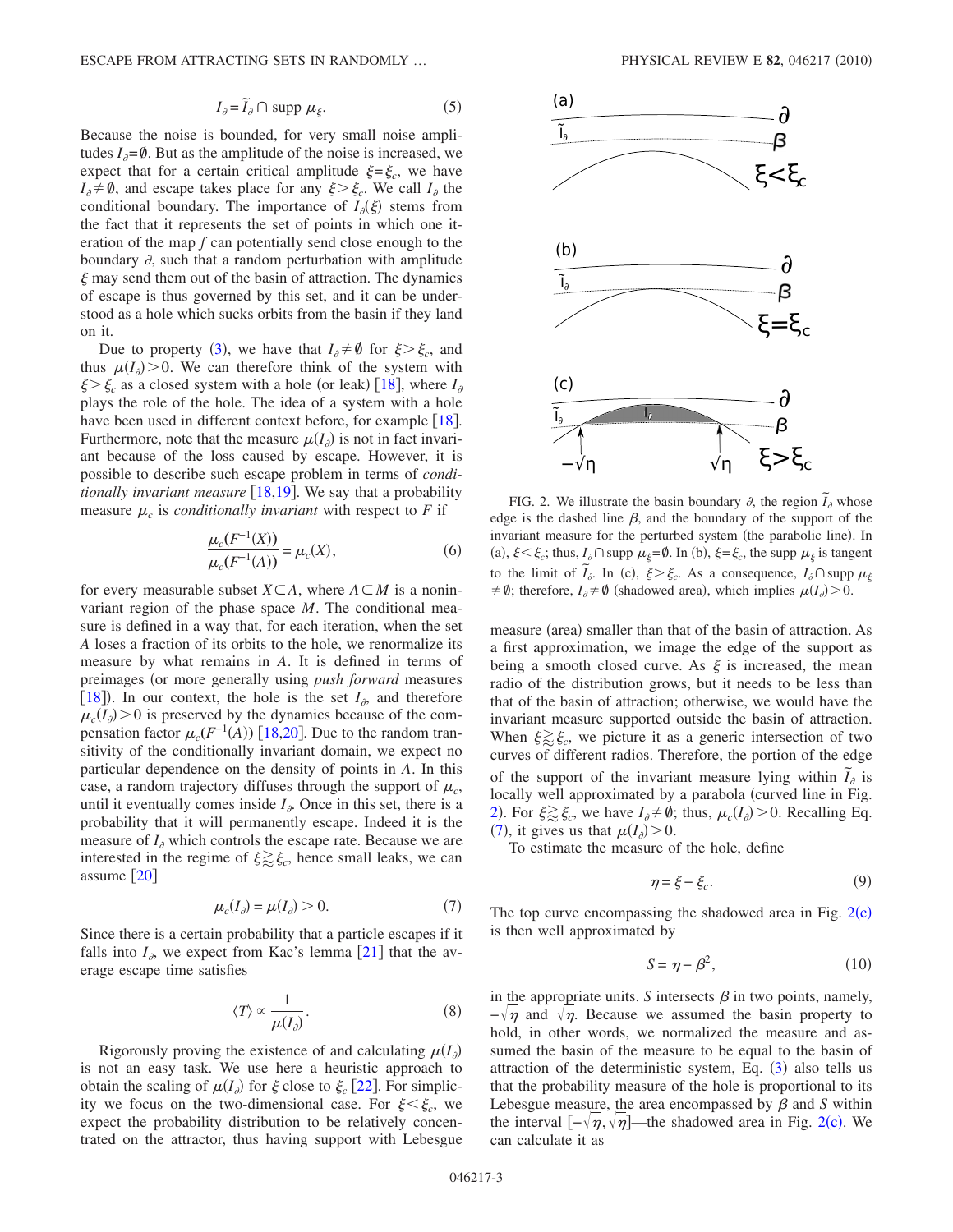$$
\mu(I_{\partial}) \approx \int_{-\sqrt{\eta}}^{\sqrt{\eta}} S d\beta = \frac{4}{3} \eta^{3/2}, \text{ and thus}
$$
\n
$$
\mu(I_{\partial}) \approx (\xi - \xi_{c})^{3/2}.
$$
\n(11)

Applying Kac's lemma, we obtain Eq. ([1](#page-0-1)) with  $\alpha = 3/2$ . Note that although we use the approximation to describe the boundary  $\partial$  locally as a smooth curve, it might actually be fractal. Therefore, if the random orbit falls into  $I_{\alpha}$ , there is only a probability that it will escape due to the fractal property of  $\partial$ . This fact is subtly incorporated by Eq. ([8](#page-2-2)) in the proportionality rather than the equality to the inverse of the mean escape time.

In order to check this prediction we numerically obtained the scaling of the distribution of escaping times with amplitude of noise for two distinct two-dimensional systems. The first perturbed systems we have chosen was the randomly perturbed single rotor map  $\lceil 23 \rceil$  $\lceil 23 \rceil$  $\lceil 23 \rceil$ , defined by

<span id="page-3-1"></span>
$$
F\begin{pmatrix} x_j \\ y_j \end{pmatrix} = \begin{pmatrix} x_j + y_j \pmod{2\pi} \\ (1 - \nu)y_j + 4\sin(x_j + y_j) \end{pmatrix} + \begin{pmatrix} \varepsilon_{x_j} \\ \varepsilon_{y_j} \end{pmatrix}, \quad (12)
$$

<span id="page-3-2"></span>where  $x \in [0, 2\pi]$  and  $y \in \mathbb{R}$ , and  $\nu$  represents the dissipation parameter. As a second testing system, we have chosen the perturbed dissipative Hénon map, in the form

$$
G\begin{pmatrix} x_j \\ y_j \end{pmatrix} = \begin{pmatrix} 1.06x_j^2 - (1 - \nu)y_j \\ x_j \end{pmatrix} + \begin{pmatrix} \varepsilon_{x_j} \\ \varepsilon_{y_j} \end{pmatrix},
$$
(13)

where  $x$  and  $y$  are real numbers and, again,  $\nu$  represents the dissipation parameter. We used  $\nu$ =0.02 for both maps, as for such value they present very rich dynamics  $[24]$  $[24]$  $[24]$ . We also assumed, for the purposes of this numerical experiment, the noise to be uniformly distributed in each variable; but we stress that this is just a numerical convenience. For each map, we computed the time that random orbits took to escape from their respective main attractors for a range of noise amplitudes. In each case, the mean escape time was obtained for  $10<sup>3</sup>$  random orbits for each value of  $\xi$ . The results are shown in Fig. [3.](#page-3-0) For the parameter used here, we obtained  $\xi_c=0.086\pm0.006$  for the perturbed rotor map and  $\xi_c$ =0.021 ± 0.002 for the perturbed Hénon map, which is shown in the insets. In both cases, we obtained a good agreement between our simulations and the predictions of our theory for a range of decades. An important remark is regarding the precision of  $\xi_c$ . For the one-dimensional case, for example, it has been proved that similar power laws in the unfolding parameters are in fact lower bounds for the average escape time scale  $[19]$  $[19]$  $[19]$ . Therefore, even from the numerical perspective, it is difficult to accurately estimate the value of  $\xi_c$ . Indeed, in our case we observe when increasing  $\xi$  near  $\xi_c$  some transient irregular bursts regime before the escape phenomena becomes robust. For a number of initial conditions, we have thus a distribution of values of critical noise around  $\xi_c$  that is expected to become sharper as the number of initial conditions is increased. As a direct implication, the exponent obtained in our numerical simulations also varies within some range. For example, for the rotor map, if we choose  $\xi_c = 0.086 + 0.006$ , we obtain  $\alpha = 1.5$ , and for  $\xi_c$  $= 0.086 - 0.006$ , we have  $\alpha = 2.0$ . For the Hénon map, we ob-

<span id="page-3-0"></span>

FIG. 3. (Color online) The inverse of the mean escape time scaling with amplitude of noise for map ([12](#page-3-1)) (black circles) and for map ([13](#page-3-2)) (blue squares). For each map, the values of mean escape time were obtained by iterating  $10<sup>3</sup>$  random orbits for each value of  $\xi$ . The dashed lines show the expected scaling  $(\xi - \xi_c)^{3/2}$  and the thick continuous lines show the best fitting for the rotor map,  $\alpha$  $\approx$  1.7, and for the Hénon map,  $\alpha \approx$  1.6. In the insets, we show the transition. For  $\xi < \xi_c$ , we have  $\langle T \rangle = \infty$ , and the random orbits do not escape; therefore,  $1/\langle T \rangle = 0$ . For  $\xi \ge \xi_c$ , the escape time scales as Eq. ([1](#page-0-1)). For the used parameters  $\xi_c$ =0.086 ± 0.006 for the rotor map [inset (a)] and  $\xi_c = 0.021 \pm 0.002$  for the Hénon map [inset (b)].

tained  $\alpha = 1.3$  for  $\xi_c = 0.023$  and  $\alpha = 2.1$  for  $\xi_c = 0.019$ .

Note also that, in principle, a much larger number of random orbits would be necessary for one to be able to observe a "perfect" power law. This is because most of the theoretical arguments used here, such as the convergence of time averages, are obtained in the asymptotic limit. Furthermore, we notice that for "large" values of  $(\xi - \xi_c)$ , meaning large holes, our simulated results differ appreciably from our theoretical prediction. This is due to the fact that  $\mu_c(I_{\partial}) = \mu(I_{\partial})$  is valid only for small leaks  $\lceil 20 \rceil$  $\lceil 20 \rceil$  $\lceil 20 \rceil$ . In addition, for large amplitude of noise, the dynamics is totally dominated by the noise and is not well described as a small perturbation around the deterministic motion. We note here that the exponential distribution reported in  $[4]$  $[4]$  $[4]$  for a particular case of bounded noise was obtained for values of  $\xi$  much greater than the critical amplitude  $\xi_c$ , which is outside the range of validity of our theory.

As the last consideration, we want to call attention to the case where noise is applied on bifurcating systems  $[7,25,26]$  $[7,25,26]$  $[7,25,26]$  $[7,25,26]$  $[7,25,26]$ . In our approach we consider  $\eta$  to be increasing. In Fig. [2,](#page-2-0) this corresponds to moving the parabola upward until it intersects the  $\beta$  curve, when the transition to escape takes place. We can easily see that we should expect an equivalent transition to escape by moving  $\beta$  instead, as a result of changing a bifurcating parameter while keeping the noise amplitude constant. Therefore, the exponent obtained for the case of bifurcating systems is expected to be the same as ours, and this is indeed the case  $[7,25,26]$  $[7,25,26]$  $[7,25,26]$  $[7,25,26]$  $[7,25,26]$ .

In conclusion, we have shown that the problem of escaping orbits from attractors due to the effect of bounded ran